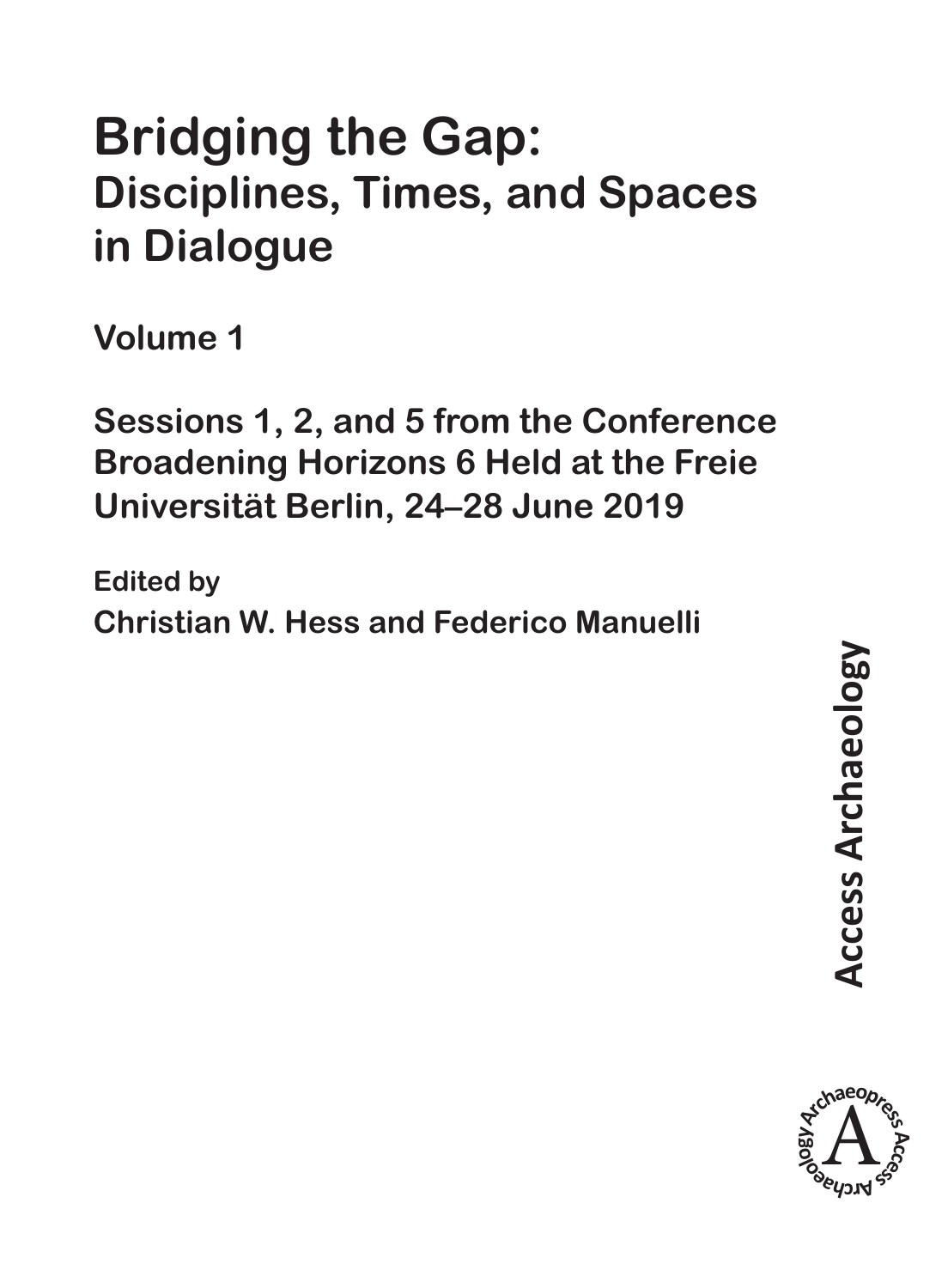

Archaeopress Publishing Ltd Summertown Pavilion 18-24 Middle Way Summertown Oxford OX2 7LG www.archaeopress.com

ISBN 978-1-80327-094-4 ISBN 978-1-80327-095-1 (e-Pdf)

© the individual authors and Archaeopress 2021

Cover: Broadening Horizons 6 conference logo, designed by Rana Zaher.

All rights reserved. No part of this book may be reproduced, stored in retrieval system, or transmitted, in any form or by any means, electronic, mechanical, photocopying or otherwise, without the prior written permission of the copyright owners.

This book is available direct from Archaeopress or from our website www.archaeopress.com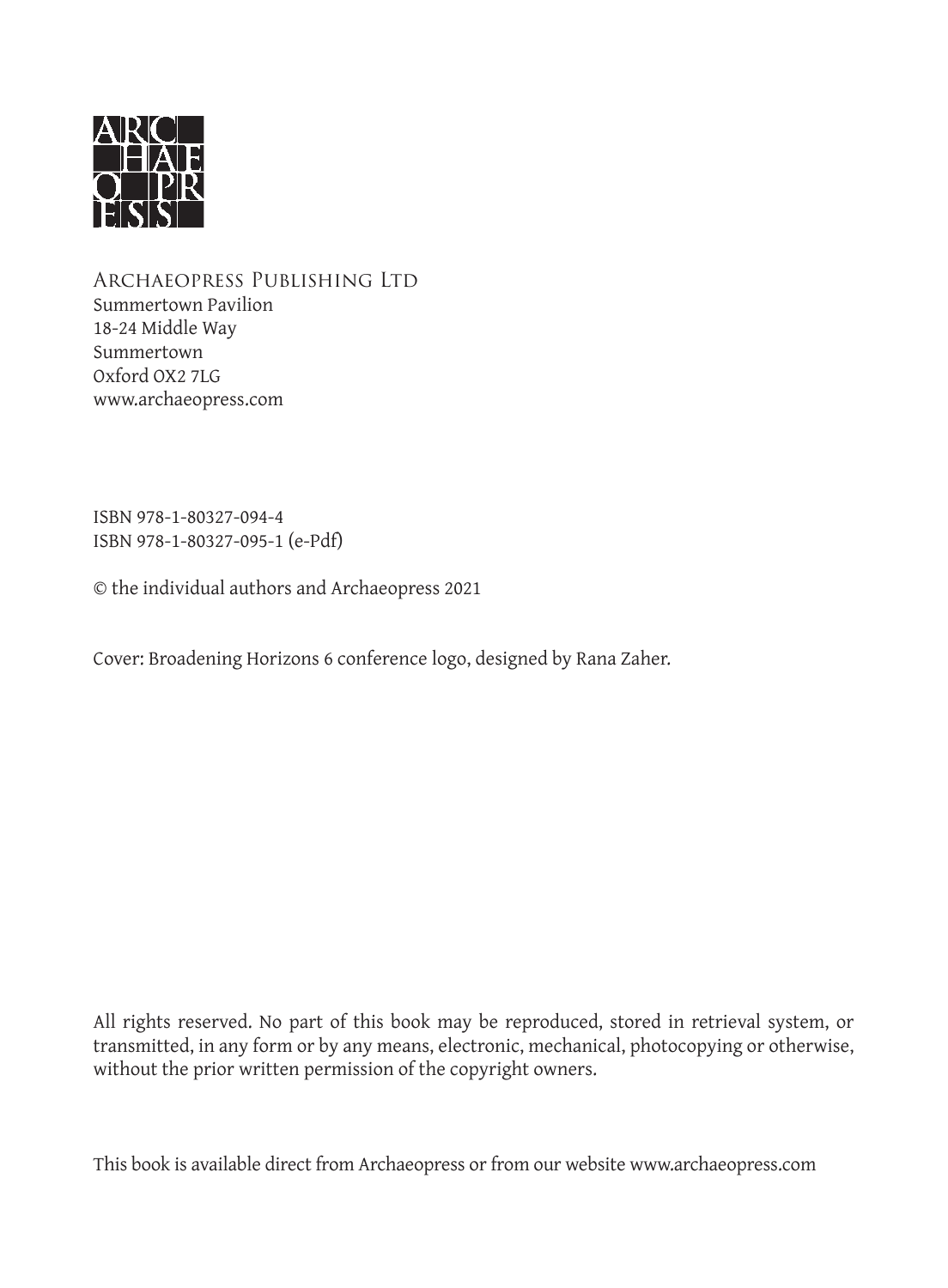## **Contents**

| Costanza Coppini, Georg Cyrus, Hamaseh Golestaneh, Christian W. Hess, Nathalie Kallas, Federico Manuelli,<br>and Rocco Palermo |
|--------------------------------------------------------------------------------------------------------------------------------|
|                                                                                                                                |
| Christian W. Hess and Federico Manuelli                                                                                        |
| Session 1 - Entanglement. Material Culture and Written Sources in Dialogue                                                     |
| Augusta McMahon                                                                                                                |
| Juan Álvarez García                                                                                                            |
| Protecting the Residence: Doorjambs, Lintels, Hieroglyphics Inscriptions, and Blue Pigment<br>Giampiero Tursi                  |
| Zohreh Zehbari                                                                                                                 |
| Session 2 - Integrating Sciences in Historical and Archaeological Research                                                     |
| Caroline Waerzeggers                                                                                                           |
| 'Green Frog in the Water'. A Herpetological Approach to the Magico-Medical Use<br>Carolin Dittrich and Eva Götting-Martin      |
| Ancient Agriculture in Early Bronze Age Northern Mesopotamia Reconstructed from<br>Ghias Klesly                                |
| 3D Imagery for On-Site Assessment of Mud Brick Architecture: A Case Study from<br>Felix Wolter                                 |
| Negar Abdali                                                                                                                   |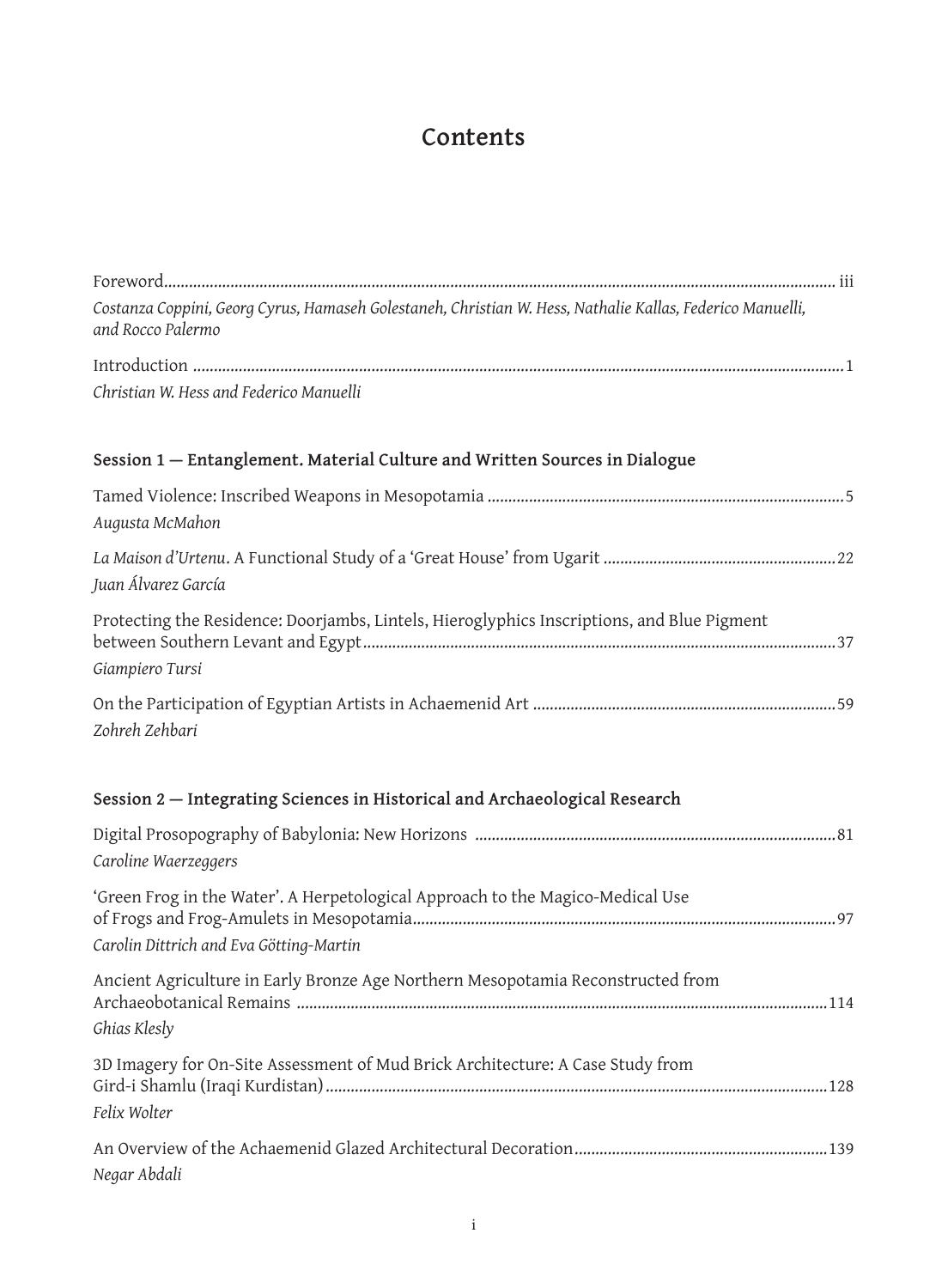| Monitoring Damage to Cultural Heritage Sites Using Open Source Sentinel-1                                             |
|-----------------------------------------------------------------------------------------------------------------------|
| Hassan el-Hajj                                                                                                        |
| Ink Recipes from the Islamic Era: Texts, Manuscripts, Ink Replication, and Scientific Analyses 172<br>Claudia Colini  |
| Session 5 - Which Continuity? Evaluating Stability, Transformation, and Change in Transitional<br>Periods             |
| Cultures 'In Transition'. Interpreting Time, Persistence, and Changes in the<br>Marcella Frangipane                   |
| There and Back Again - Towards a New Understanding of Abandonment Practices<br>Julia Schönicke                        |
| Natalia Lodeiro Pichel                                                                                                |
| Jesse Michael Millek                                                                                                  |
| Do Not Fear the Dark: Change and Continuity in the Amuq Valley (14th-6th Centuries BC) 263<br>Mariacarmela Montesanto |
| Stefanos Karampekos                                                                                                   |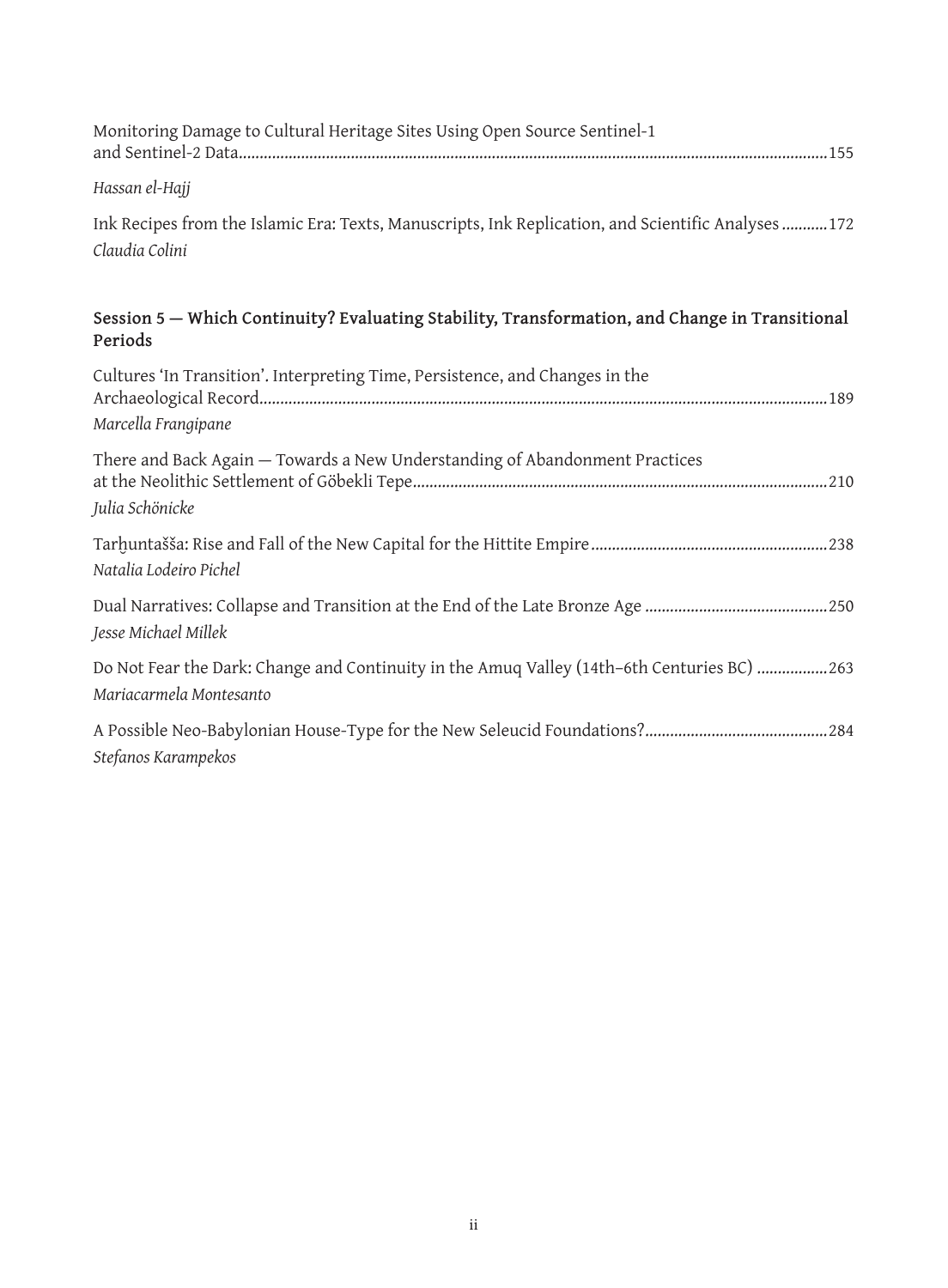### **Foreword**

These volumes represent the proceedings of the conference Broadening Horizons 6, hosted by the Institute for Ancient Near Eastern Studies and the Institute for Near Eastern Archaeology at the Freie Universität Berlin from 24–28 June 2019. Taking the long-standing partnership of the two institutes and the multidisciplinary tradition of Ancient Studies in Berlin as inspiration, the general theme of 'Bridging the Gap' was chosen to encourage approaches to the study of the Ancient Near East which transcend traditional disciplinary boundaries in bringing a range of evidence and methods into dialogue.

The Berlin conference was fortunate to include over 100 papers presented by participants from over 22 countries and 70 universities. These were divided into eight thematic sessions, each framed by an introductory keynote. Since its first incarnation at the University of Ghent in 2006, Broadening Horizons has developed into a regular venue for young scholars in the field. In many respects, it remains the only conference of its kind, taking both 'ancient' and 'Near East' in the broadest sense possible, from the prehistoric to the Islamic periods. It is a particular point of pride that the conference is not confined by field, but remains open to any philological, archaeological, and methodological approaches to the material. As a conference for and organized by young scholars, it thus provides a uniquely wide snapshot of current work.

Berlin was chosen as a venue for Broadening Horizons 6 by the members of the Organizing Committee of the previous conference that took place in Udine in 2017, and to whom we are grateful. In agreement between the two committees and in the spirit of international cooperation, the organization of the conference in Berlin also included members of the preceding one. We are happy to express our enormous thanks to the institutions and persons without whose support the conference, and these proceedings, would not have been possible. Funding for the conference was provided by the German Research Foundation (DFG), the Office of International affairs of the Freie Universität Berlin, and the Ernst-Reuter Gesellschaft. The university's administration and staff, the Department of History and Cultural Studies, Prof. Dominik Bonatz (Institute for Near Eastern Archaeology), and Prof. Jörg Klinger (Institute for Ancient Near Eastern Studies) all provided generous logistic and administrative support during the organization and the conference itself. Rana Zaher designed our brilliant logo, which contributed greatly both to conference identity and now the cover of these volumes. Members of our Scientific Committee, some of whom joined us during the conference, provided generous advice and encouragement.

The smooth and timely flow of the individual sessions was largely due to the tireless efforts of the numerous student assistants and session chairs. It is only fitting that we mention here explicitly the catering and hosting offered by Cosimo Dalessandro and the Ristorante Galileo, which has long since become an institution of its own within the Freie Universität Berlin, and which kept the breaks of the conference amply supplied with coffee and refreshments. The conference's opening and closing events hosted at the Museum Europäischer Kulturen (MEK) by EßKultur provided the ideal setting for social interaction and exchange.

These volumes were only possible due to the perseverance of the participants who submitted their contributions despite the closure of libraries, difficulties in accessing resources, and the many hardships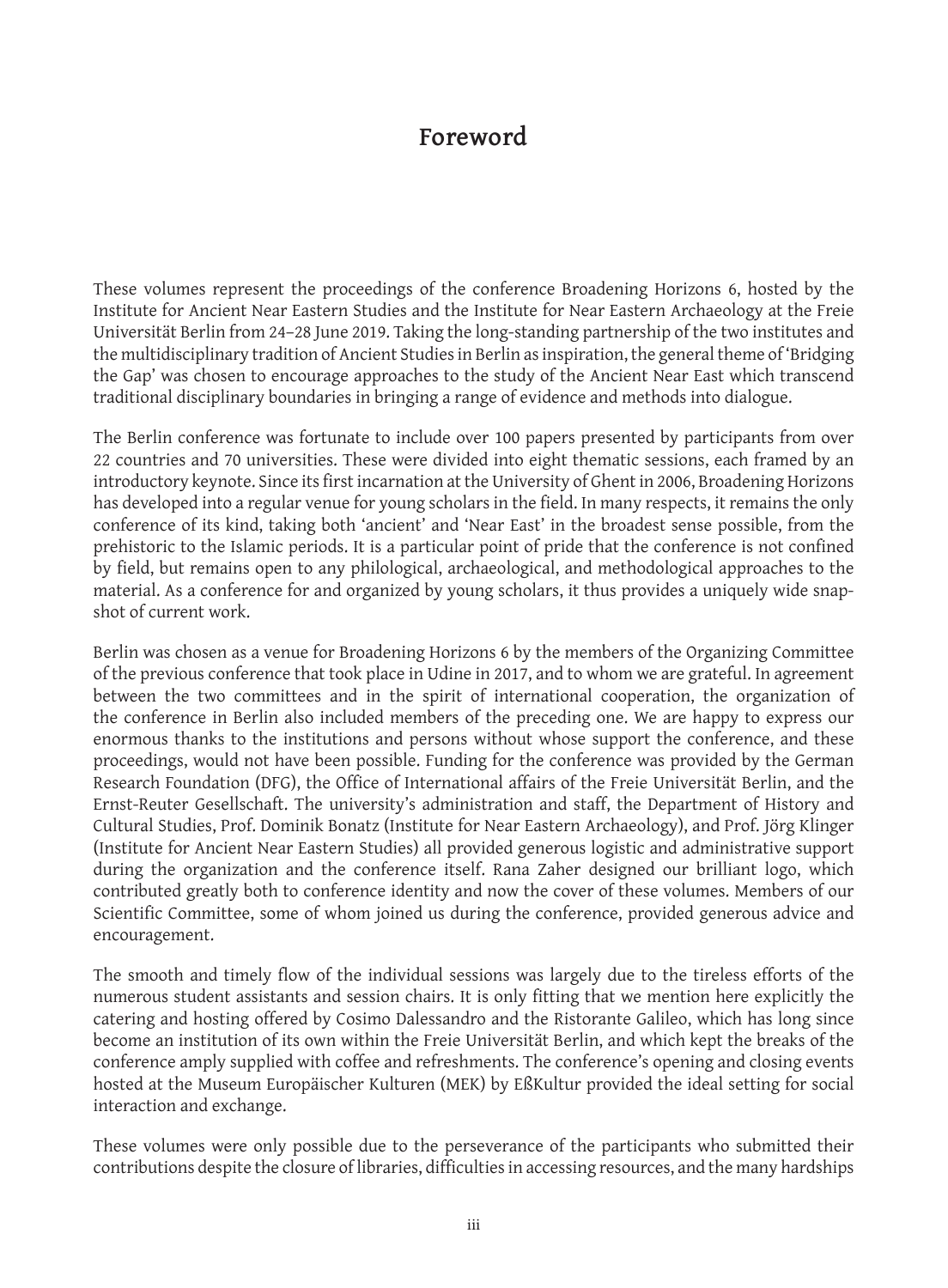the pandemic imposed on our lives in 2020 and 2021. Our thanks are due especially for their heroic efforts in the timely submission of their papers during a most difficult year. We also express our sympathy and understanding to those who decided to withdraw their papers as a result of the imposed limitations. Finally, we are especially grateful to the many referees who graciously agreed to donate their time and efforts to the reviews, even as their crucial contributions remain anonymous.

> Costanza Coppini Georg Cyrus Hamaseh Golestaneh Christian W. Hess Nathalie Kallas Federico Manuelli Rocco Palermo

*Berlin, 18 July 2021*

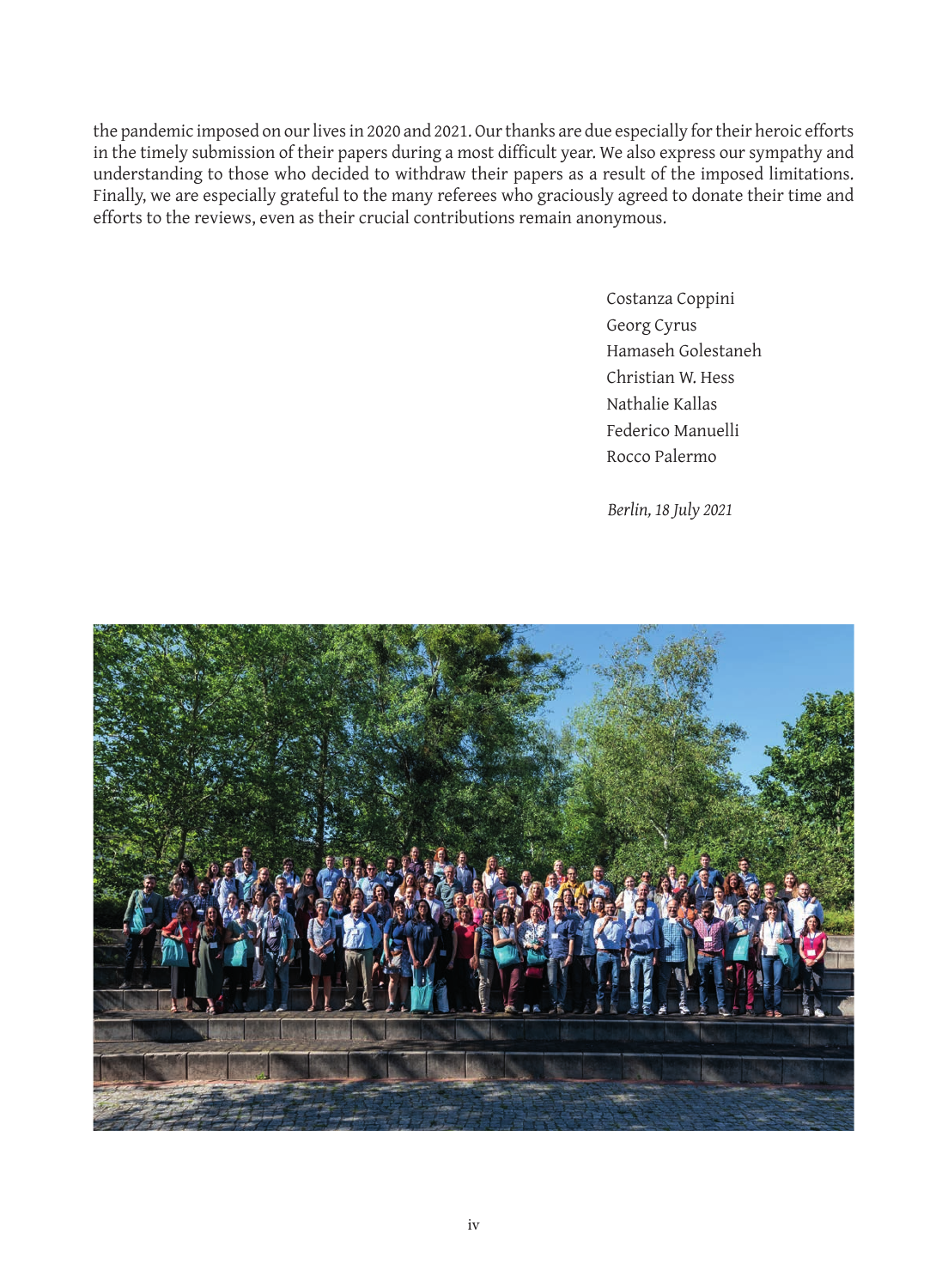### **Introduction**

#### Christian W. Hess and Federico Manuelli

The first volume of the proceedings of the conference 'Broadening Horizons 6 — Bridging the Gap: Disciplines, Times, and Space in Dialogue' gathers the papers presented in three sessions: Session 1 — Entanglement. Material Culture and Written Sources in Dialogue; Session 2 — Integrating Sciences in Historical and Archaeological Research; Session 5 — Which Continuity? Evaluating Stability, Transformation, and Change in Transitional Periods. The range of topics covered here is certainly bewildering, and leaves us shuttling across vast periods and regions, from Neolithic Göbekli Tepe to the ink recipes of medieval Arabic manuscripts. At the core of each session and paper, however, is not only the overt confrontation with methodology in dealing with the evidence, but the need for multiple, intersecting methodologies in order to interpret that evidence in any meaningful sense.

The 'entanglement' of Session 1 takes as its starting point the complicated dependences and dependencies of things, most famously brought to the fore again by Ian Hodder.<del>'</del> More concretely, the papers in the session all to some degree address how and whether the 'thinginess' of objects and of texts relate. Augusta McMahon's keynote ('Tamed Violence: Inscribed Weapons in Mesopotamia') moves beyond Hodder's entanglement to design-theory and Malafouris' material-engagement theory to analyze how inscription and figurative imagery might serve to change the affordances of an object. $\pmb{\cdot}$  Both contribute to a shift from brutally violent practicality to tamed symbolic piety.

While McMahon's keynote advances our understanding of text-and-object, two papers of the session focus on text-and-architecture. Juan Álvarez Garcia ('*La Maison d'Urtenu*. A Functional Study of a "Great House" from Ugarit') gives a brief overview of how the architecture and archives of the 'House of Urtenu' at Ugarit might contribute to a better understanding of the archives within the context of Late Bronze Age political and mercantile networks. Giampiero Tursi's 'Protecting the Residence' also adds color into the mix. Despite the hybrid Egyptian-Canaanite nature of the architecture at Beth-Shean, inscription, blue pigmentation, and imagery combine to turn an administrative complex into a powerful symbol of Egyptian rule. Texts and objects also combine to show how art is produced by and circulates within ('art of' vs. 'art in') the Achaemenid Empire in Zohreh Zehbari's 'On the Participation of Egyptian Artists in Achaemenid Art'. In side-stepping the thorny correlation of ethnic affiliation and stylistic traits, Zehbari combines evidence from objects and inscriptions to demonstrate the major role played by Egyptian craftsmen in the 'performance' of art in the Achaemenid heartland.

Session 2 reflects Ancient Near Eastern Studies' ever-expanding toolkit to include both the digital and natural sciences. There is no doubt that in all fields of study, the scale of hard data available has become overwhelming. In Jerome McGann's apt formulation, we have long since come to the point of 'drinking information from a fire hose'.<sup>3</sup> Nowhere is this more apparent than in Caroline Waerzegger's review of the history of prosopography in her keynote address on 'Digital Prosopography of Babylonia.' Both

 $1$  Hodder 2012.

<sup>&</sup>lt;sup>2</sup> Malafouris 2013.

<sup>&</sup>lt;sup>3</sup> McGann 2014, 15.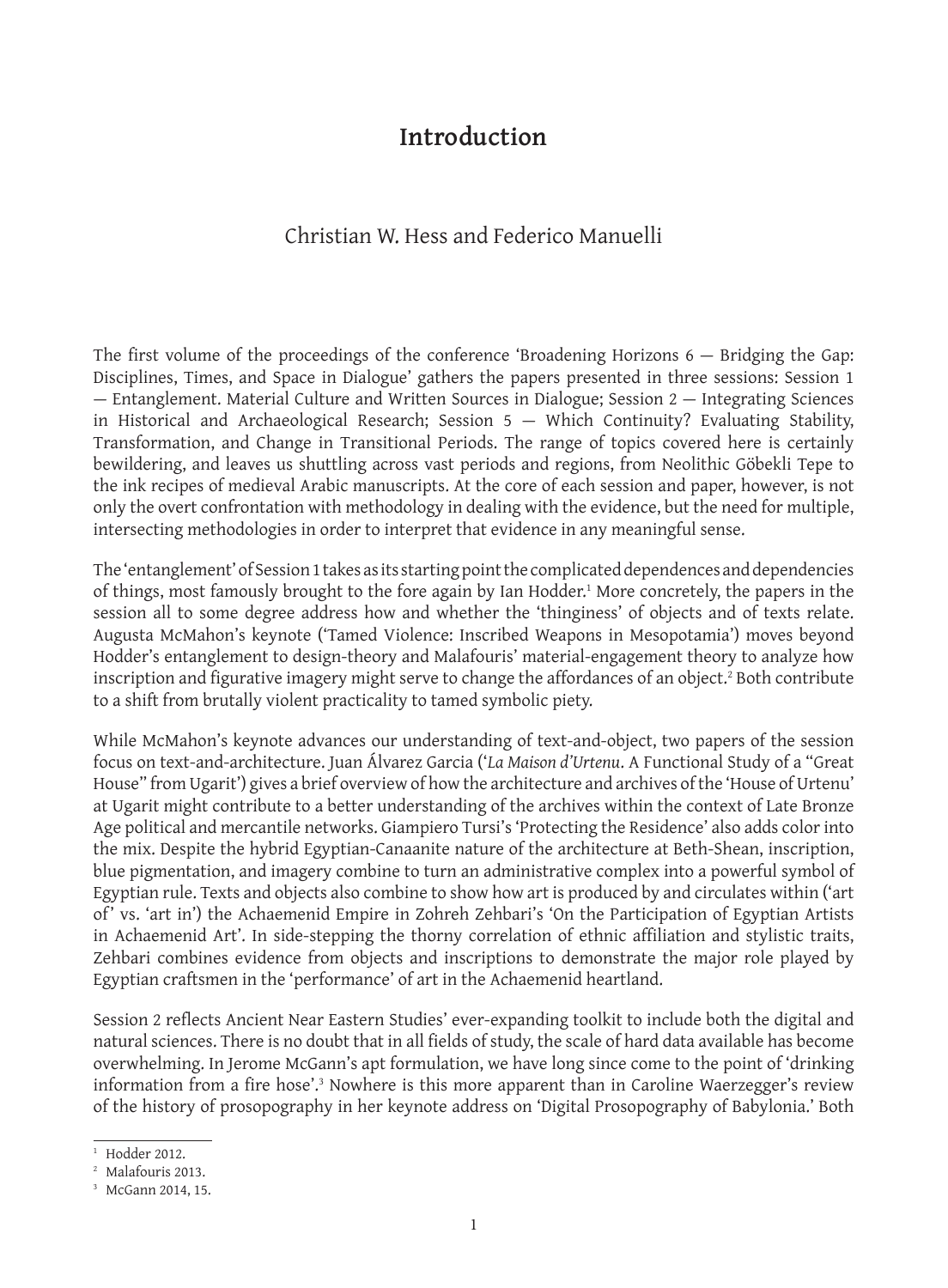the philological tyro and the experienced scholar reading through the thousands of texts available inevitably come back to the basic question: 'Who are all those people?'4 Waerzegger's use of network analysis neatly joins the individual to the collective, showing along the way how we might finally move away from lists of names and persons towards a robust integration of prosopographical data into socioeconomic research.<sup>5</sup>

Some of the most innovative work today is being carried out in graduate and post-doctoral projects. Both Hassan el-Hajj and Felix Wolter argue for the use of digital imagery at various scales to deal with information either inaccessible or invisible to other methods. The methods of el-Hajj's 'Monitoring Damage to Cultural Heritage Sites Using Open Source Sentinel-1 and Sentinel-2 Data' employ Very High Resolution (VHR) satellite imagery as a monitoring tool for the urgent problem of site disturbances and destruction. While destructive events have an obviously major impact on heritage sites, the effect of other natural and anthropogenic processes can be more subtle, and easily slip under the radar. Both the well-known, tragic destruction of Palmyra, which has rightly been the focus of so much attention, and the lesser known site of Qornet ed-Deir in Lebanon serve as test cases for the method. Felix Wolter, in turn, uses 3D photogrammetry ('3D Imagery for On-Site Assessment of Mud Brick Architecture') at the site of Girdi Shamlu, not only as a product of final documentation, but as a constant tool for site evaluation during the excavation process. The camera takes its place alongside the trowel in the excavator's toolbox.

Ghias Klesly's paleobotanic comparison ('Ancient Agriculture in Early Bronze Age Northern Mesopotamia Reconstructed from Archaeobotanical Remains') brings us back to the laboratory microscope for a reconstruction of natural and agricultural environments of three Early Bronze Age sites in Syria. Carolin Dittrich and Eva Götting-Martin's paper ('Green Frog in the Water. A herpetological approach to the magico-medical use of frogs and frog-amulets in Mesopotamia') successfully integrates textual and figurative representations of frogs in order to bring fresh light on their manifold use in ancient Mesopotamian medicine and rituals. Chemical analysis is the focus of both Negar Abdali's ('An Overview of the Achaemenid Glazed Architectural Decoration') overview of colors and glazing techniques in the Achaemenid period and of Claudia Colini's 'Ink Recipes from the Islamic Era,' which puts the ink recipes found in Arabic manuscripts to a rigorous scientific test. Where the recipes or glazes feed into discussions of social and historical movement, as in the posited Babylonian influences on glaze production at Tol-e Ajori or of common manuscript practices in the Islamic world, both papers highlight that not all glazes and inks are equal. The details of chemical composition and production are directly relevant. Together, the papers of the session give a real sense that the integration of the sciences, both digital and natural, is no longer a scholarly outlier, but has fast become an integral part of the field.

Marcella Frangipane's keynote address to Session 5 elegantly frames one of the core issues of Ancient Near Eastern historiography. Long-term evolutionary narratives tend to lurch from immutable period to period, separated by 'transitional phases' where everything is in flux. But not all changes are equal. As Frangipane argues, historical and cultural breaks so often remain elusive because abrupt shifts themselves are the exception and not the rule. The keynote equally serves as a call to arms for a rigorous identification and documentation of contexts in stratigraphic succession in order to re-evaluate these shifts.

These conclusions are nicely reflected in Jesse Millek's overview ('Dual Narratives: Collapse and Transition at the End of the Late Bronze Age') of how much of the evidence from the Late Bronze Age in

<sup>4</sup> Renger 1973.

<sup>5</sup> Every researcher is invited to apply the method herself: Seire 2020 provides a basic introduction to constructing datasets for the technologically unitiated, using the open data provided by the project.